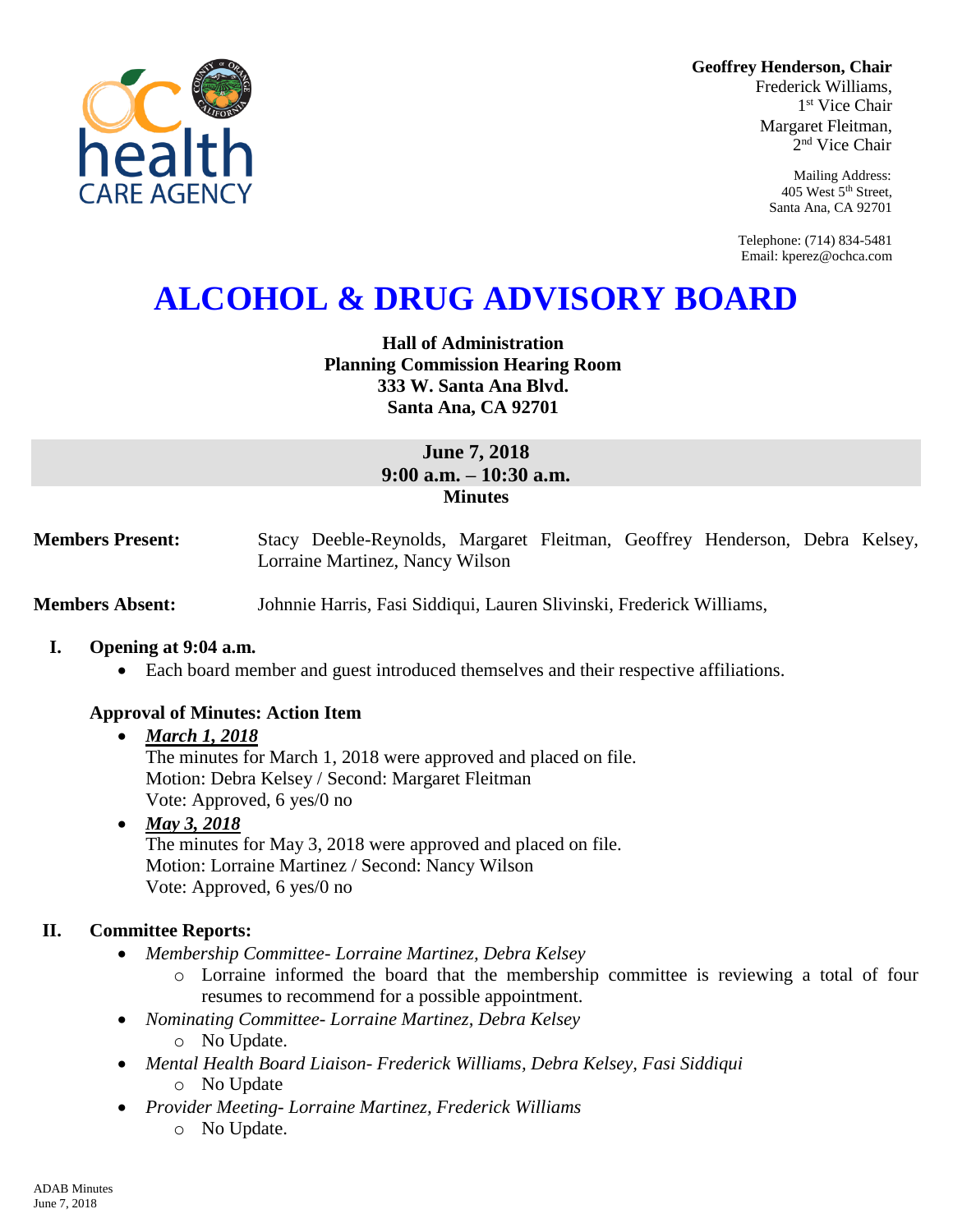- *Criminal Justice Treatment Committee – Geoff Henderson, Frederick Williams*
	- o The Sheriff's Department had previously submitted a grant proposal to the Board of State and Community Corrections (BSCC) to fund a substance use treatment program inside the jail for those going through opioid withdraws, however this grant was not approved for Orange County. Geoff mentioned that the funding was diverted to the same counties that have been receiving funding for this grant, Orange County will continue to explore other options.
- *Legislation Committee- Fredrick Williams*
	- o *No Update*
- *Community Forum Planning Committee– Geoff Henderson, Lorraine Martinez, Debra Kelsey, Margaret Fleitman, Lauren Slivinski*
	- o Geoff reported Sandra Fair is still out on leave which has in result put some of the planning of the plan on hold. However, they still plan to continue with the committee plans and upon her return they will continue with their planning on the strategic plan.
- Community Collaborative Committee:
	- o *Drug Prevention Coalition: Margaret Fleitman*
		- They met last month and received a presentation from California Youth Services on the services they provide in the community.
	- o *Orange County RX & OTC Coalition: Margaret Fleitman*
		- No Update.
	- o *Orange County Substance Abuse Prevention Network (OCSAPN): Stacy Deeble-Reynolds*
		- Stacy reported on the upcoming OCSAPN Conference, which will take place on September 28, 2018. They will hold their first planning meeting next week, should anyone be interested in providing ideas and being involved in the planning of the event. She will provide further details as the date gets closer.
	- o *Mental Health Services ACT (MHSA) Steering Committee: Lorraine Martinez, Stacy Deeble-Reynolds, Frederick Williams, Fasi Siddiqui*
		- Stacy stated she attended the last MHSA Steering Committee which took place on May 21<sup>st</sup>, there was a presentation done by Dr. Nagel which demonstrated clarification on MHSA funds and provided information on additional planning for funds. Furthermore, there was an update on Innovation (INN) which has launched their website, [www.ocmhsa.com,](http://www.ocmhsa.com/) people are encouraged to visit the website and submit their ideas for possible future innovation projects. In addition, Geoff added that INN has been working on creating an app for support for clients in obtaining resources, chatting live, services and more. We hope to see this roll out soon.

# **III. Old Business:**

 Geoff Henderson reminded the Board and members of the public that July is Dark and there will be no meeting, they will reconvene in August.

# **IV. New Business:**

 $\bullet$  NA

# **V. BHS Update:**

*Annette Mugrditchian-* All Behavioral Health Services (BHS) contracts that went to the Board have been approved. July  $1<sup>st</sup>$  is the go-live date for the Drug Medi-Cal (DMC), those contracts include all of the children and adult outpatient programs as well as residential. We currently have the perinatal contract open and continue to look for a provider, the request for proposal (RFP) is open and still taking application for residential providers. Proposition 47 is being implemented, currently have some peers in the jails working to link individuals with services in the community. In addition, the Board approved 20 positions that will be located in the jails doing in-reach for those individuals to link them to mental health and/ or substance use treatment.